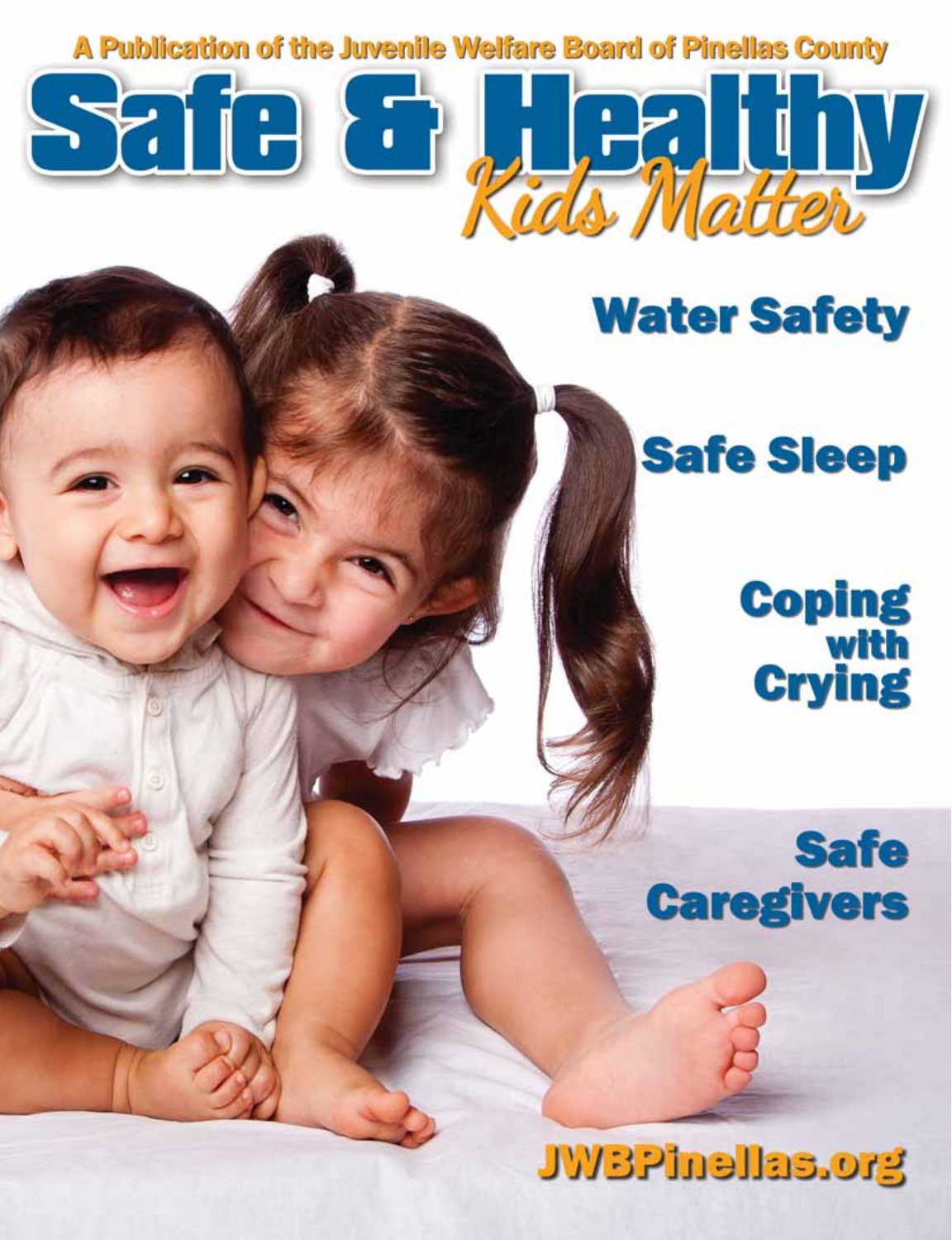

The Juvenile Welfare Board of Pinellas County believes

> ... and we want all children to be SAFE AND HEALTHY, and their families to be STRONG.

W Kids Matter.



# Get Connected. Get Answers.

2-1-1 Tampa Bay Cares, Inc.

Parenting is one of the toughest but most rewarding things you'll ever do. Knowing where to get answers, information and tips about parenting and child safety is important.

In Pinellas County, 2-1-1 Tampa Bay Cares has trained people ready to help you - 24 hours a day, 7 days a week, 365 days a year. Anytime day or night, you can reach out for answers or help for yourself, family member or friend.

Remember "2-1-1" to get connected and get answers!

**ANT CALL 2-1-1** Talk with a caring professional 24 hours a day.

# D. 211CONNECTS.ORG

Click "Clients" & then "Need Help?" to search our database for referrals 24 hours a day.

 $\sqrt{2}$ **INFO@211TAMPABAY.ORG** 

> Email one of our professionals 24 hours a day.



one of our professionals (limited hours).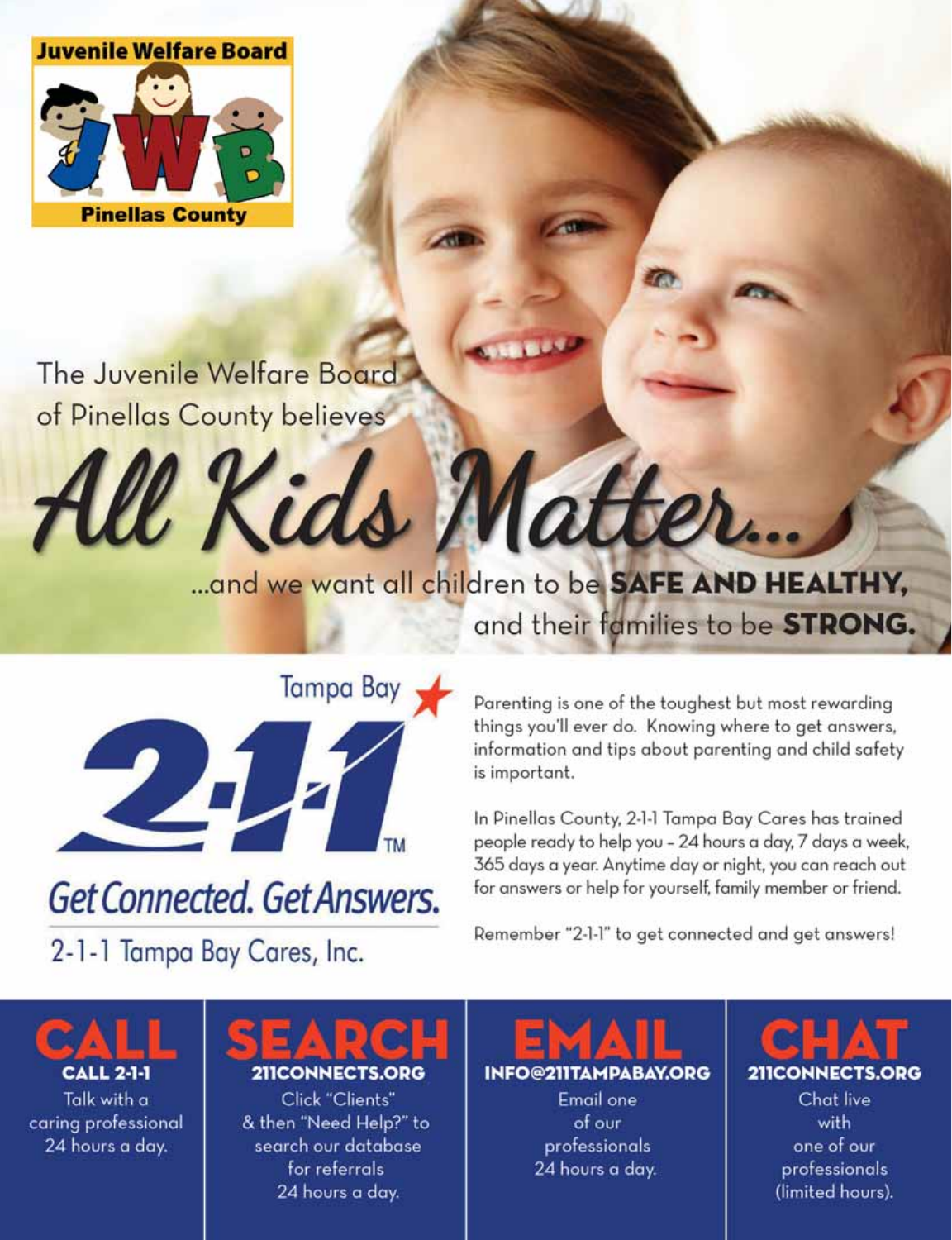### **Juvenile Welfare Board**



**Pinellas County** 

14155 58th Street North • Suite 100 Clearwater, Florida 33760

### JWB BOARD MEMBERS

Maria Edmonds, Chair Gubernatorial Appointee

James Sewell, Ph. D., Vice Chair Gubernatorial Appointee

Brian J. Aungst, Jr., Secretary Gubernatorial Appointee

The Honorable Bob Dillinger Public Defender

Michael A. Grego, Ed.D. Pinellas County School Superintendent

The Honorable Raymond Gross Sixth Judicial Circuit Court

The Honorable Bernie McCabe State Attorney

Michael Mikurak Gubernatorial Appointee

Raymond H. Neri Gubernatorial Appointee

Angela H. Rouson Gubernatorial Appointee

The Honorable Karen Seel Pinellas County Commissioner

Dr. Marcie A. Biddleman Executive Director

Phone: (727) 453-5600 Fax: (727) 453-5610 Website: *JWBPinellas.org*

### About the Juvenile Welfare Board

The Juvenile Welfare Board (JWB) is a publicly funded, mission-driven organization that is all about children and families in Pinellas County and believes *all kids matter*. We improve their lives through programs, partnerships and advocacy that ultimately benefit the whole community.

JWB was created in 1945 by the citizens of Pinellas County who were the first in the nation to collectively say *all children matter* by investing tax dollars to improve their futures.

JWB responsibly invests in programs with proven results and creates innovative partnerships that benefit tens of thousands of children and families each year. Our efforts also strengthen neighborhoods, communities and schools, making this a better place for everyone to live.

JWB is governed by an 11-member Board of Directors and has identified three areas of focus: *School Readiness; School Success*; and *the Prevention of Child Abuse and Neglect*.

### All Kids Matter

Too many times we hear of yet another death or serious injury to a child that could have been prevented. Whether it's the drowning of a small child who wandered into a swimming pool or pond; an infant who died of heatstroke after being left alone in a hot car; a parent who accidently rolled over in bed and suffocated their child due to co-sleeping; or a frustrated parent who shook their baby in an attempt to make them stop crying. It only takes seconds for these tragedies to happen, yet the end results are permanent and life-changing.

Did you know that drowning is the number one cause of death for children under 5 in Florida? That children who co-sleep or "bed share" with their parents are 40% more likely to die from suffocation? That over half of all children with Shaken Baby Syndrome die?

And did you know that, in most cases, these tragedies could have been prevented?

Whether you're an expecting, new or experienced parent; the grandparent or relative of a small child; or the partner, friend or neighbor of someone with children. We can all do our part by paying a little more attention to child safety information, tips and resources.

The Juvenile Welfare Board is committed to the safety and well-being of all children, so we gathered some of the area's finest child safety experts and compiled practical tips and information into this booklet. Please take time to read and share with family and friends.



Together, we can help keep Pinellas County's children safe, healthy and well. Because *all kids matter!* 

Sincerely, Dr. Marcie A. Biddleman

Marcierfulleman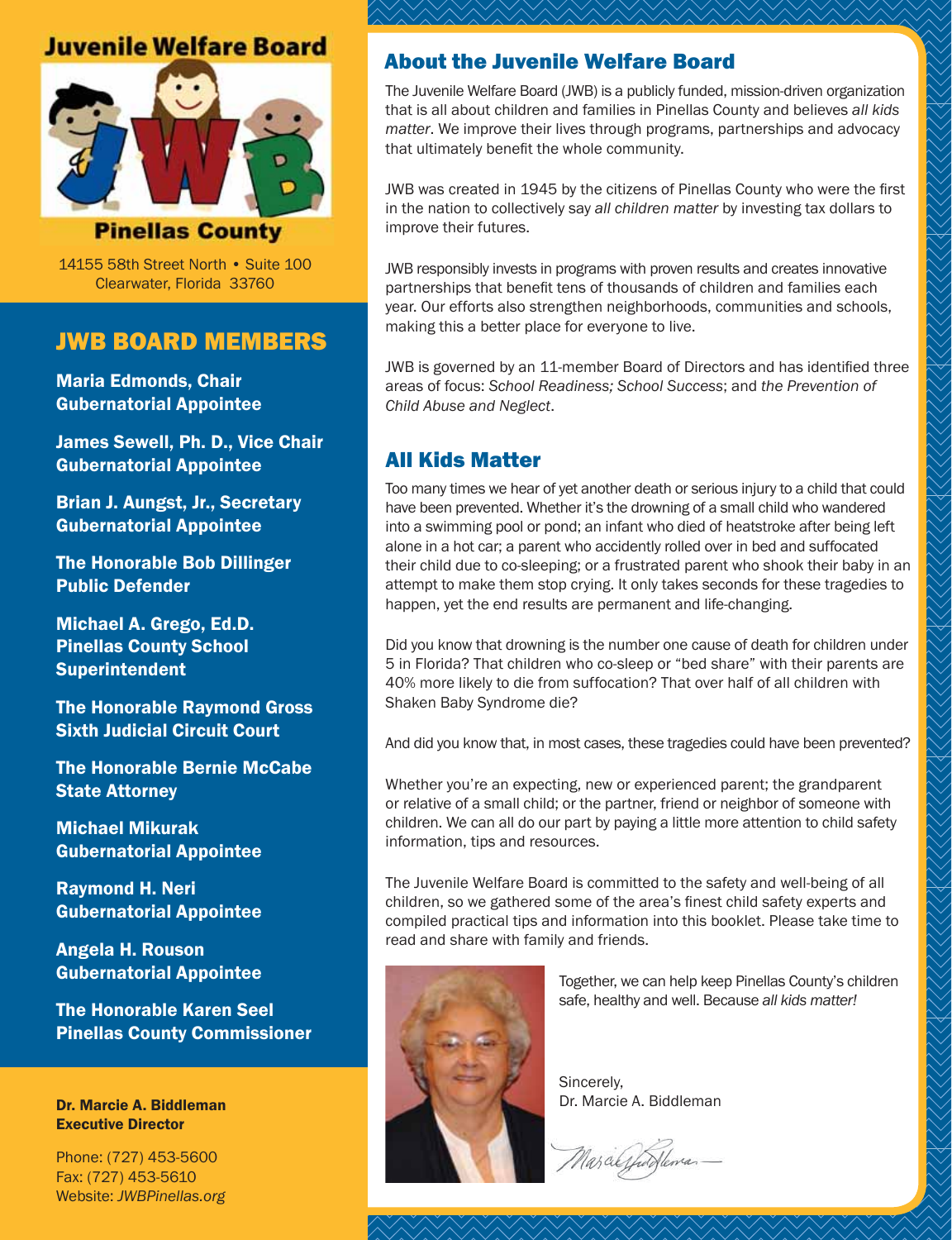• Water Safety Matters



Drowning is a silent catastrophe and the leading cause of death for children ages 1 to 5 in Florida. In fact, Florida loses more children under the age 5 to accidental drowning than any other state in the nation. And while bathtubs, beaches and any body of water pose a danger, about 8 out of every 10 child drowning deaths occur in home swimming pools.

It was in a backyard pool that Jenna DeVito-Roisum lost her 2-year old son, Mason, to a drowning accident in 2009. He was in the pool less than five minutes and there were no sounds of splashing or shouting to alert anyone to what was happening.

"We thought we were good parents; that we really paid attention. So, how could something like this happen to us?" thought Jenna. "We thought that, God forbid, if anything happened, we'd surely hear something. We'd hear him yell or splash or something."

But they didn't, and in a split moment, Mason was gone.

In the midst of the pain and shock of losing her son, Jenna decided that she would do whatever she could to keep this from happening to other families. Today, Jenna gives swim lessons and has started a foundation called Mason's Gift to help raise awareness and spread education about water safety.

And she teaches children that even if they know how to swim, they still need adult supervision. "Swimming is just another layer of protection, but it does not replace vigilant supervision from an adult," Jenna added.

Jenna and many water safety advocates stress that there is no such thing as being 100% safe around water. But there are layers of protection that can make water safer for children. First and foremost is supervision.

#### LAYER ONE: SUPERVISION

Drowning is silent; it occurs quickly and quietly and can happen in the few minutes it takes to answer a phone call or run inside to grab a towel. Supervision, the first and most crucial layer of protection, means someone is always actively watching when a child is in the pool.

Regardless of how well your child swims, there is no substitution for supervision. At pool parties or backyard barbeques – and even with several adults nearby – it's not safe to assume that children are being watched. Make sure someone is assigned the role of "water watcher" and does nothing else but focus on the children at all times.

Supervisors of preschool children should provide "touch supervision," keeping them in arm's reach at all times and not relying on inflatable arm bands (water wings), as these can come off of a child's arms.

### Drowning is a silent catastrophe. Protect yourself and your family by knowing the layers of protection.

Adult supervision inside the house is also important. It's easy for a parent or caregiver to get distracted with chores around the house. A backyard door may be left open, leaving an opportunity for a small child to wander outside and easily gain access to the pool. That's why barriers are another important layer of protection.

#### LAYER TWO: BARRIERS

Although there is no substitute for supervision, barriers add another layer of protection by physically blocking a child's access to the pool or alerting parents when a child opens an outside door. Barriers include child-proof locks on exterior doors; pool fences with self-latching and self-closing gates; and door and pool alarms. Professionally-approved pool and spa covers may also be used.

Children seem drawn to water, but this desire means pool owners have a responsibility to safeguard their pools – even if they don't have children of their own. Florida's Residential Pool Safety Act requires one of the following safety measures for pools built after October 1, 2001:

- •Pool fence with self-closing, self-latching gate.
- •Approved pool cover.
- •Alarms on all doors and windows leading out to the pool.
- •Self-closing, self-latching devices with a release mechanism no lower than 54" above the floor for all doors with pool access.

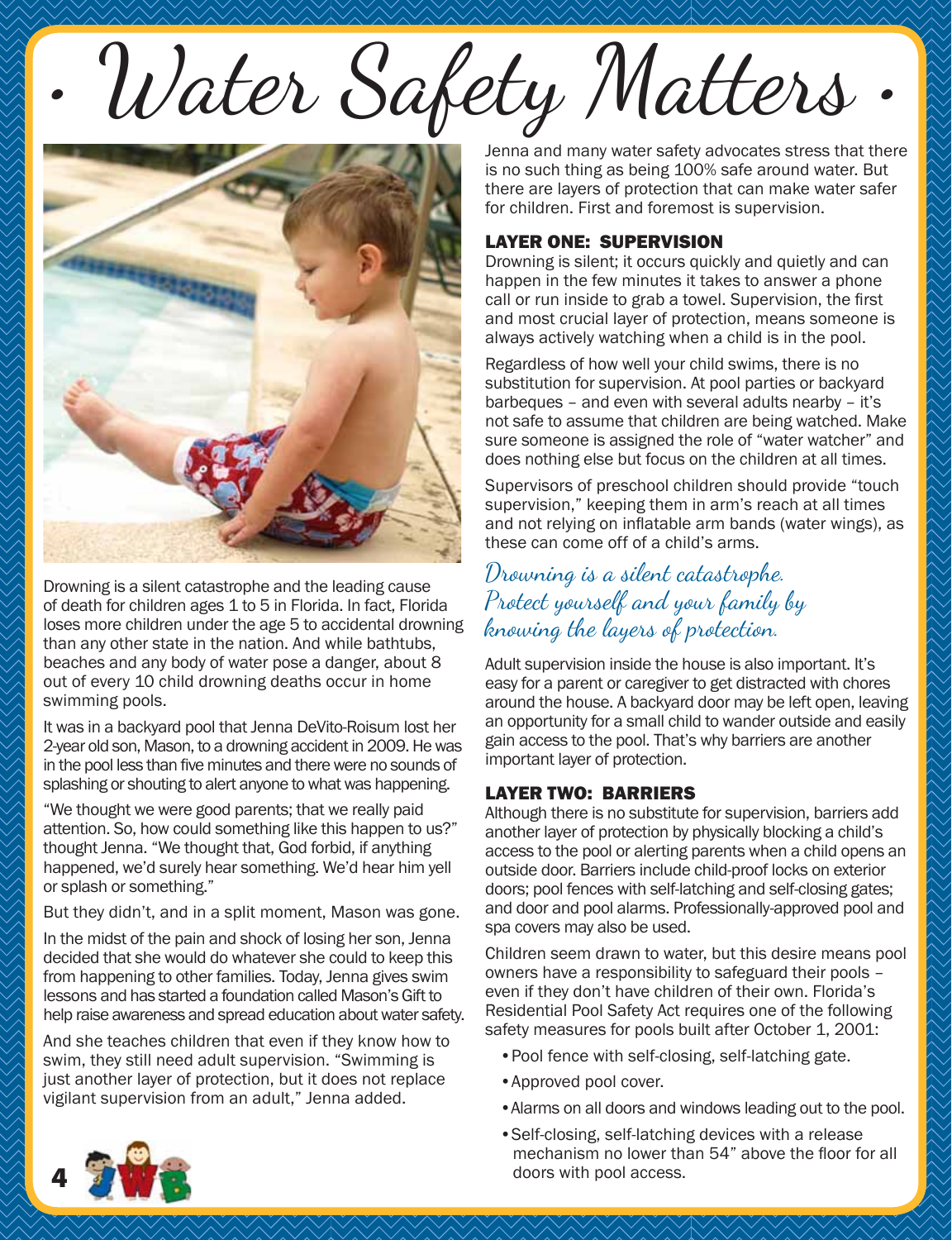Unfortunately, the vast majority of Florida's residential swimming pools were built prior to the Act and are not required to comply; but, the law does provide basic guidelines to help pool owners make their pools safer. The Florida Safe Pools website also offers free in-home pool safety checks plus an interactive pool safety guideline page: *FloridaSafePools.org.* 

Remember, children are good climbers and very curious. Remove furniture near the outside pool barrier, keep toys and other floating objects out of the pool, and remove pool ladders when not in use.

#### LAYER THREE: PREPAREDNESS

Regardless of whether you have your own pool, swim and water safety lessons are a preparation measure that gives children the knowledge and skills to make them safer around water.

Local YMCAs will test your child's swim skills for free and offer a variety of swim safety programs. In addition, many city recreation centers offer swim safety programs.

Swim and water safety lessons make the water safer for children – but not  $100\%$  safe. Infant/child CPR is the final layer of preparation because in a drowning situation, seconds matter. A submerged child can lose consciousness in less than two minutes and sustain permanent brain damage in less than six minutes. For every child who drowns, five more receive emergency medical care for water submersion and, the longer they go without breathing, the more severe their injuries can be.



Whenever a child is missing, check swimming pools, bathtubs or nearby bodies of water immediately and keep a phone with you or near the pool to call 9-1-1 quickly if necessary. Being prepared for an emergency can mean the difference between a close call and permanent injury – or even death.

#### WATER SAFETY MATTERS FOR EVERYONE

Incorporating these layers of protection into our everyday lives is a responsibility for every parent, relative, caregiver and pool owner. Water safety matters for everyone. Jenna DeVito-Roisum has dedicated herself to making sure everyone knows it. "I'm doing this because I don't want any other family to have to feel this pain. I owe it to Mason."

Call 2-1-1 for water safety courses and swim lessons for your child near your home. Or visit 211tampabay.org and search "swimming lessons."



# WATER SAFETY TIPS

#### Supervision

- Supervise children at all times around bodies of water, including bathtubs. Any body of water poses a potential hazard.
- **Avoid distractions that may interfere with** supervision. Leaving a child alone, even for a few seconds, is all it takes.
- Designate "water watchers" for backyard gatherings so someone is always responsible for supervising children around the pool.

#### **Barriers**

- Outside your home, put up barriers like pool fences with self-closing, self-latching gates, approved pool/spa covers, or pool wave alarms.
- Remove ladders and floating objects from the pool.
- Inside your home, install door and window alarms or self-closing, self-latching devices with a release mechanism no lower than 54" above the floor for doors with access to the pool.

#### Preparedness

- **Prepare children early with water survival** courses and swim lessons.
- **Learn CPR and be prepared for emergencies.**

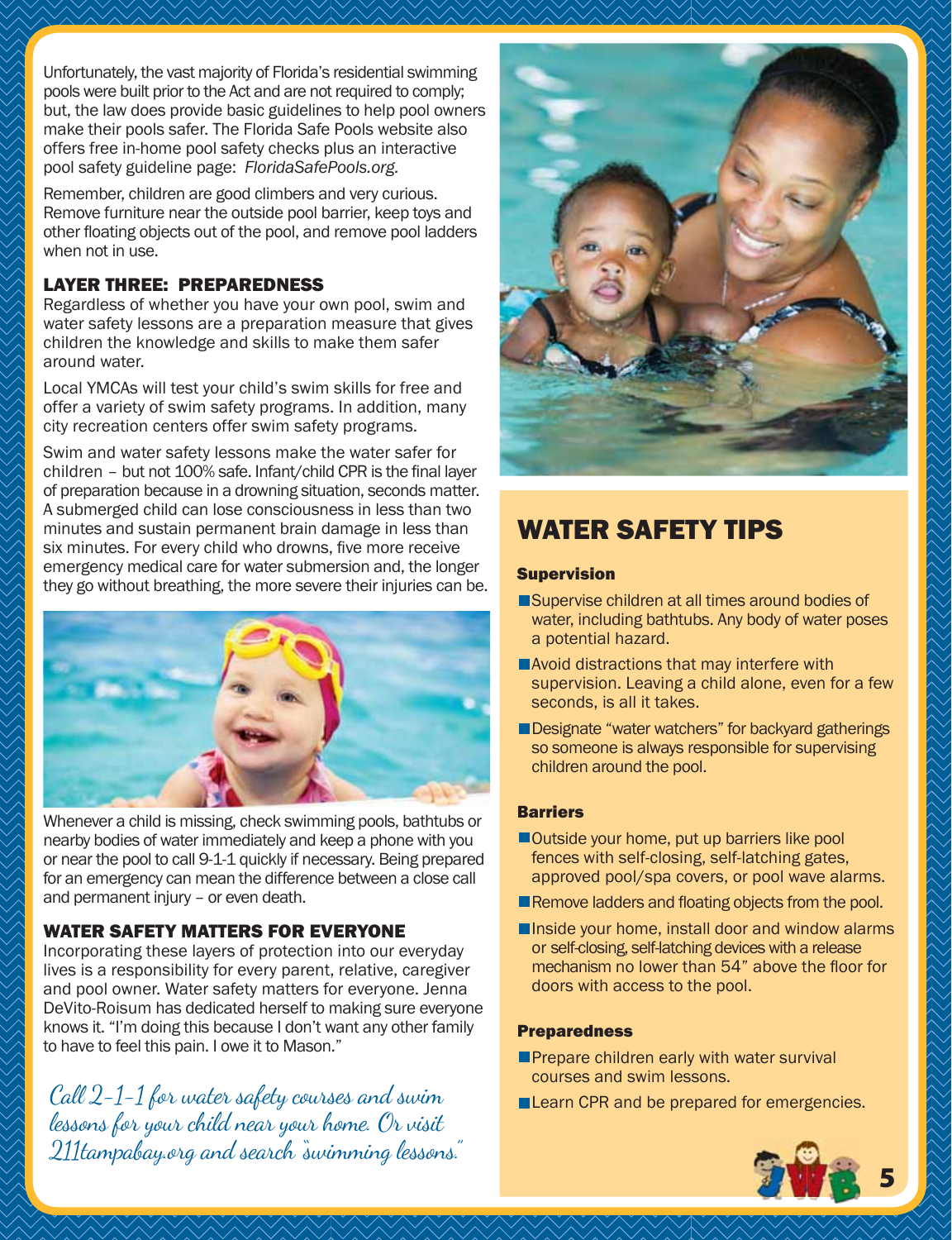• Safe Sleep Matters •

 Every parent or caregiver of a newborn has many questions and concerns when they bring the baby home for the first time. From feeding, to soothing, to sleep: the needs of every newborn are unique. One key area that every parent or caregiver should prepare for in advance is establishing safe sleep arrangements for the baby.

In Florida, the leading cause of injury-related deaths for babies under age one is suffocation and strangulation in an adult bed. Unsafe sleep conditions for babies, such as co-sleeping or bed-sharing, increase the chance for SIDS, a sudden and unexplained death of an infant. SIDS is the leading cause of death for infants between one month and 12 months of age. Fortunately, proactive measures can help prevent SIDS by following well-documented and sound advice.

There are a few simple, easy-to-follow guidelines when providing a safe sleeping environment for a baby:

- Place your baby on his or her back to sleep. Remember, "BACK TO SLEEP."
- NEVER let your baby sleep in bed with you or your spouse or partner.
- NEVER let a baby sleep on an air mattress, bean bag, sofa or waterbed.
- A bassinet, crib or play yard with a firm mattress and tight fitting sheet is the safest environment for your baby to sleep. Remove ALL blankets, stuffed animals, toys, bumper pads or other bedding, as these present serious risks to your sleeping baby.





#### CO-SLEEPING DANGERS

Did you know that caregivers who sleep with their baby increase the chance of baby SIDS by 40%? SIDS or "sudden infant death syndrome" is the sudden death of an infant that is not predicted by medical history and remains unexplained after a thorough forensic autopsy. Infants are at the highest risk for SIDS during sleep.

Experts agree that the safest option for parents or caregivers of babies six months old and younger is to place the baby's crib or bassinet *next* to your bed. This way, you can place your baby on its back in the crib and you can *safely* monitor them during the first few months. It can be difficult given parents are likely as tired – if not more so – than the baby. However, you should *always* return your baby to their crib or bassinet when you're ready to go back to sleep.

Remember your ABC's: The best way for your baby to sleep is ALONE on his or her BACK in a CRIB.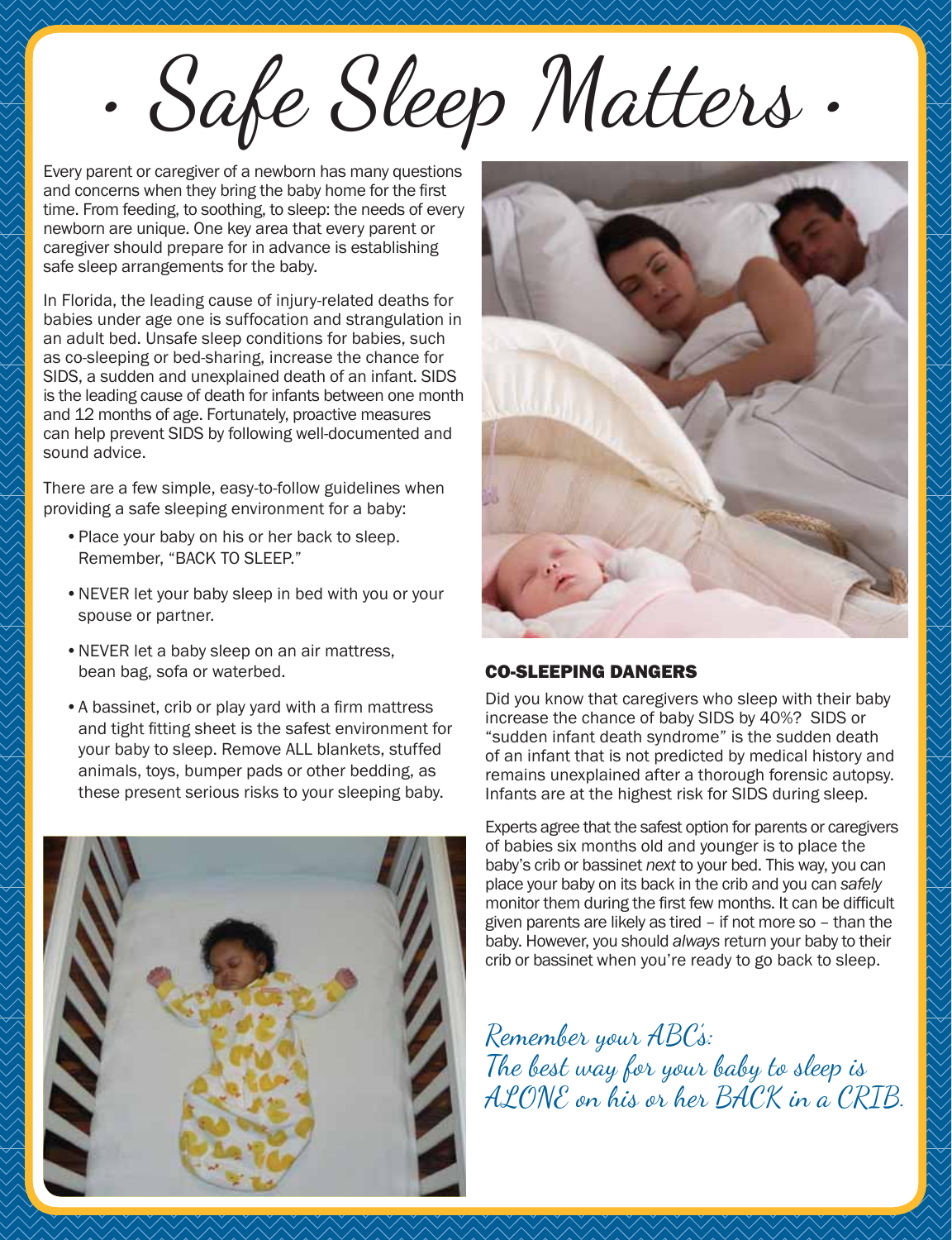#### MAKING YOUR BABY'S SLEEP ENVIRONMENT SAFE

To ensure your baby's sleep environment is safe, parents and caregivers should also check that all bedding materials meet current Consumer Products Safety Commission standards by contacting *cpsc.gov* or (800) 638-2772. This free site allows you to check if the products you use are safe for your baby. When choosing and constructing your baby's crib, keep these tips in mind:

- Make sure the slats are no more than 2 3/8" apart (width of a soda can).
- The mattress should be the same size as the crib with no gaps, so your baby's arms, legs or body can't get trapped.
- If any materials are broken or missing from the original packaging, call the manufacturer. Using replacement parts not provided by the manufacturer could negatively impact the structural stability of the crib.
- Make sure the crib does not have any decorative cutouts in the headboard or footboard, as they can pose a risk to trap hands and arms.

In addition, be sure to keep the nursery room temperature at a comfortable level – one in which an adult in a t-shirt would find acceptable. You can also use a wearable blanket or a one-piece zip-up sleeper that provides warmth and coverage without posing a SIDS risk to the baby.

Also, never allow smoking in your baby's sleep environment; this can be harmful to the baby's lung functions and can also increase the risk of SIDS.

#### SLEEP-RELATED QUESTIONS YOU MIGHT HAVE

Is it safe to put a baby to sleep in a car seat or stroller? No, because of the way the baby is positioned in these carriers. Babies should always be placed on their back to sleep.

**Can I swaddle my baby?** Yes, but be sure to use a light receiving blanket. Once babies reach five to six months, swaddling is no longer needed, and parents can simply put their baby to sleep wearing a onesie, sleeper or wearable blanket.

What if I'm breastfeeding? Breastfeeding is encouraged. A mom should place her baby in a crib or bassinet after nursing.

What if my baby likes sleeping on his stomach? The safest way for babies to sleep is on their backs. When babies sleep on their stomachs or sides, they can choke or suffocate.

My baby has trouble breathing – what's the best way to put my baby to sleep? If your baby has a medical condition, talk to your doctor about any special care they may need.



# SAFE SLEEP TIPS

- The best way for your baby to sleep is ALONE on his or her BACK in a CRIB.
- Lay your baby down in a crib or bassinet, placing baby on his or her back to sleep every night and for naps.
- Never let your baby sleep in bed with you and your spouse or partner. Remember, it's OK to share a room – but not a bed.
- $\blacksquare$  Use a firm mattress and tightly fitted sheet.
- Never let your baby sleep on an air mattress, bean bag, sofa or waterbed.
- Make sure your baby's crib or bassinet is free of blankets, toys and other bedding.
- Keep the sleep area away from all loose objects such as electrical cords or blinds. It's OK to hang a mobile, but be sure it's out of the baby's reach and remove it once they learn to sit up.
- **Lower the crib's mattress once they learn to** sit up and again once they learn to stand.
- Do not allow smoking around your baby; this can negatively impact the baby's lung functioning.

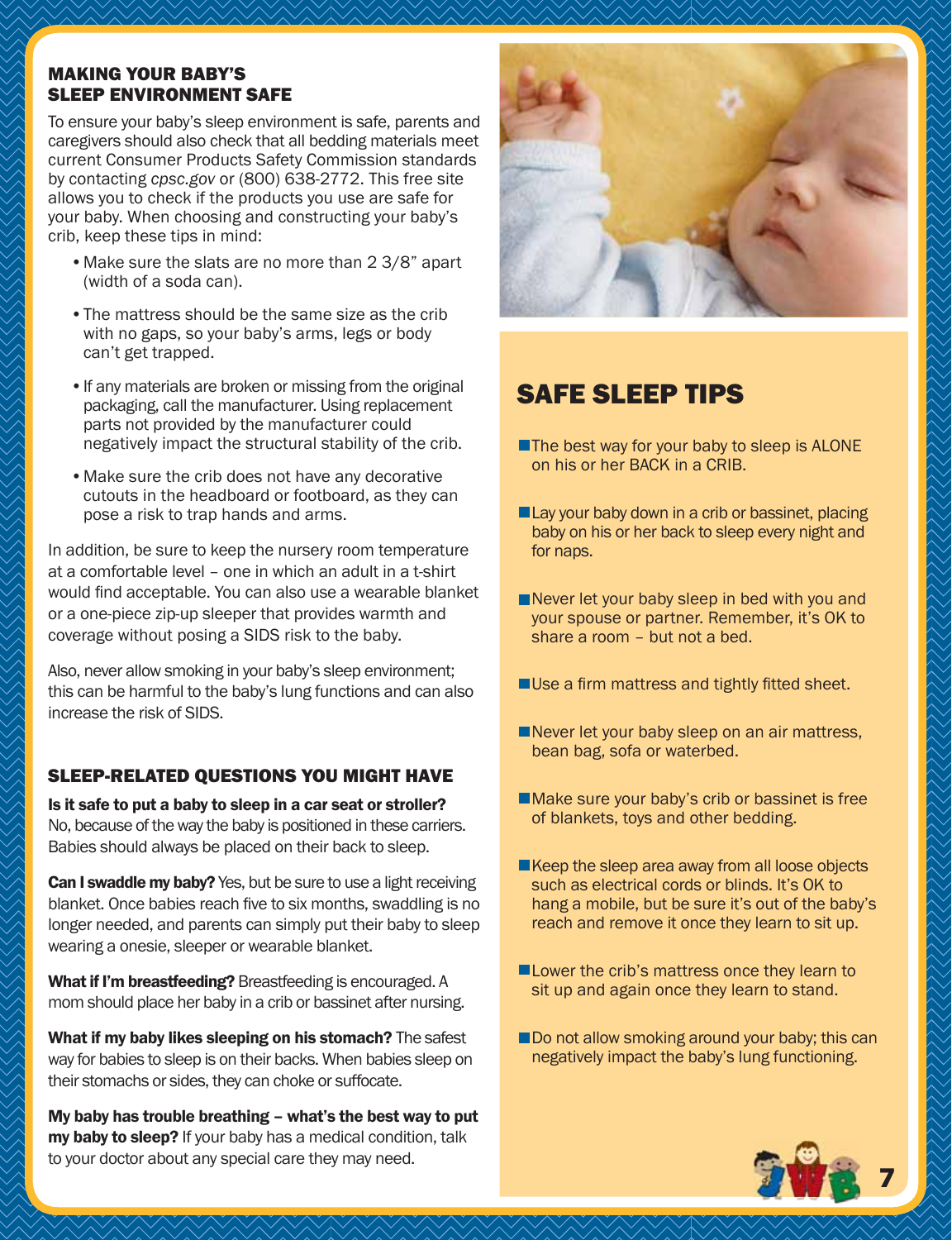• Coping with Crying Matters •



"One would think that it could never happen to someone who wore scrubs, worked in a hospital, and taught parents how to care for their babies and keep them safe," shared Susan Martin-Warren. But it did.

In 2005, Susan was working one evening for the Healthy Families program in Hillsborough County. Her husband was home caring for their two young children: 3-year-old Carter and 3-month-old Graham.

"The night Graham was shaken, he exhibited symptoms common to Shaken Baby Syndrome. His father, while I was working, lost his ability to cope. As it was related to me, Graham went limp and turned white; he was non-responsive and unconscious."

Shaken Baby Syndrome can happen in a split second when a parent or caregiver loses control and shakes a baby in an attempt to stop their crying. The baby's head is heavy and their neck muscles are weak. Shaking makes the brain rotate back and forth inside the baby's skull, shearing the fragile blood vessels and nerves and causing the brain tissue to tear. This violent act can lead to permanent brain damage, paralysis, bleeding of the brain, blindness, seizures and even death.

Abusive head trauma, or Shaken Baby Syndrome can happen to anyone. It happens in seconds but its consequences are lifelong.

"We were sent home from the hospital and told to expect the worst but hope for the best."

Graham survived, but many in his situation do not. Over half of all infants and toddlers diagnosed with acute head trauma, or Shaken Baby Syndrome, die. Graham was fortunate in that he survived, but he lives with lifelong consequences. He has permanent damage to one hemisphere of his brain, impacting his gross and fine motor skills and vision. He's considered "special needs" and struggles with short-term memory loss. In his short nine years of life, he's had four brain surgeries and countless medical appointments – and he lives with a permanent shunt to drain the fluid that builds up around his brain.

Stress and frustration that can lead someone to shake a baby can happen to anyone. That's Susan's message, and she travels the country to share her story and educate professionals, parents and caregivers on ways to keep babies safe and cope with crying.

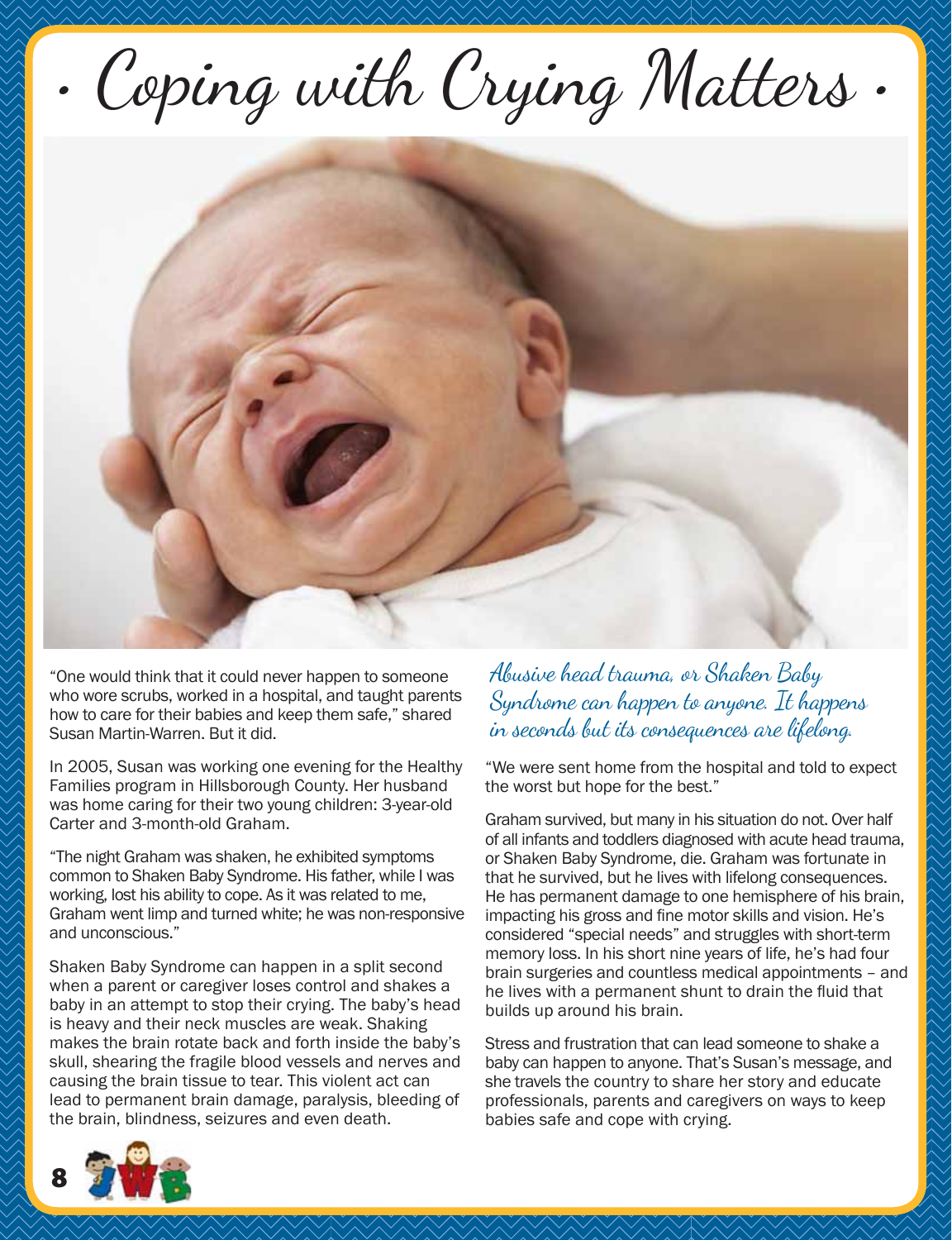#### COPING WITH CRYING

Non-stop crying is difficult and a challenge for all parents.

#### *Did you know...?*

- Babies cry for many reasons; they cry an average of 2-3 hours a day and sometimes more often.
- Crying happens most often in the evenings.
- Crying may start and stop for no apparent reason.
- Crying may not stop no matter what you do.
- A baby's crying will not hurt him or her.
- Crying is normal!

Crying is completely normal, and yet it is the number one reason or trigger for frustration that may lead someone to shake a baby. The most important thing to remember is that the goal *isn't* to get the baby to stop crying. The goal is to calm or soothe them.

Babies cry for many reasons and crying is normal. Remember, the goal isn't to get the baby to stop crying  $-$ the goal is to calm or soothe them.

If you're feeling stressed as a parent or caregiver, you're not alone. It's important to understand what triggers your frustration and know your limits. Plan ahead by establishing tiers of support – trusted friends, family members and neighbors who can provide different levels of help. Some you can trust to watch your baby when you need a time-out. Others are good listeners and will be there anytime, day or night, for support by phone.



Never try soothing a baby when you're frustrated. Know your limits, plan ahead and ask for help when needed.



### COPING WITH CRYING TIPS

#### CHECK THE BABY'S BASIC NEEDS

- $\blacksquare$  Is the baby hungry or is the diaper dirty?
- Is the baby too hot or cold?
- Is the baby ill, running a fever or teething?
- Is the baby overstimulated or overtired?

#### SOOTHE THE BABY

- Swaddle, cuddle, rock or sway the baby.
- Hold the baby close while walking or swaying.
- Gently massage the baby's back, chest or tummy.
- **Make a "SHHH" sound to mimic the womb.**
- Sing, hum or talk in a soothing voice.
- **Play soft music or dim the lights.**
- $\blacksquare$  Offer a pacifier.
- $\blacksquare$  Take the baby for a walk in a stroller, ride in a car seat or place in a swing.

#### COPE WITH FRUSTRATION

- Take time to regroup. Place the baby on his or her back in a safe place, like in a crib, and walk away.
- Sit down, close your eyes and take several deep breaths.
- Call those on your support plan; ask them to come by to give you a break or simply talk with you over the phone.
- $\blacksquare$  If you can't reach someone you know by phone, call (800) FLA-LOVE for anonymous support.
- Check on the baby every 5 to 10 minutes to make sure they're alright while you take a time-out or seek support.

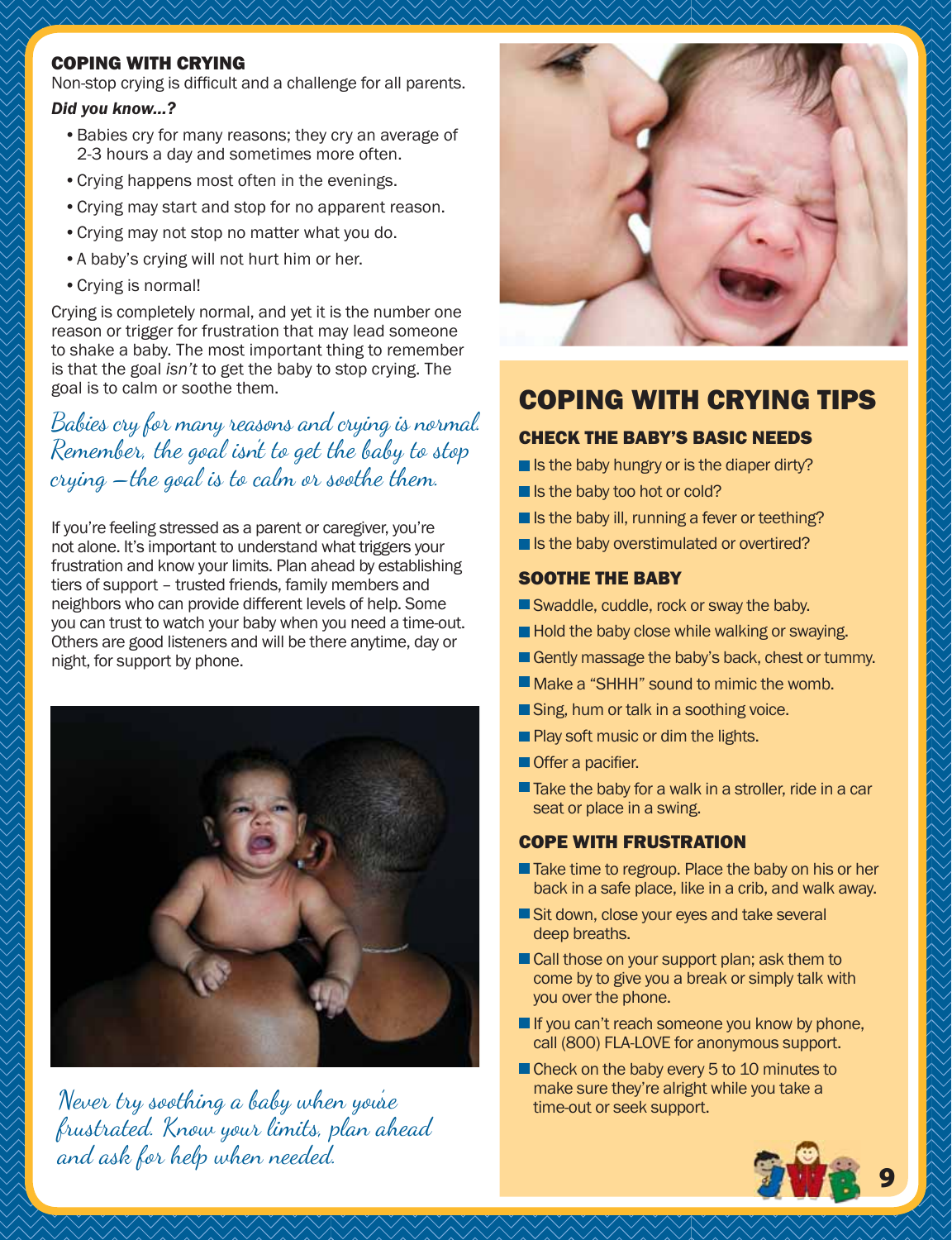

# Safe Caregivers Matter

While it's important to know tips about water safety, safe sleep and coping with crying, it's equally important to know who's watching your child. Know the background and parenting skills of family members, friends, boyfriends, girlfriends or caregivers *before* leaving them alone with your child.

Did you know that children who live with adults not related to them are nearly 50 times as likely to die of inflicted injuries?

Spend time observing the person with your child before you leave them alone together and ask yourself:

#### DOES YOUR PARTNER/FRIEND/CAREGIVER:

- Treat other people with respect?
- Get angry or impatient when your child cries, gets fussy or throws a tantrum?
- Call you child bad names, ridicule your child or talk badly about him or her?
- Think it's funny to scare your child?
- Expect your child to do things that aren't realistic for his or her age?
- Get angry or stressed easily?
- Drink alcohol in excess or use drugs around your child?

For more information call 2-1-1 or visit *HealthyFamiliesFLA.org* or *MyFLFamilies.com/WhosWatching.*



# INFORMATION AND RESOURCES

# PINELLAS COUNTY

2-1-1 Tampa Bay Cares *211tampabay.org* Call 2-1-1

All Children's Hospital/FL Suncoast Safe Kids Coalition *allkids.org/safekids*

Directions for Living *directionsforliving.org*

FL Dept. of Health in Pinellas County *pinellashealth.com*

Gulf Coast Jewish Family and Community Services *gulfcoastjewishfamilyandcommunityservices.org*

Healthy Start Coalition of Pinellas, Inc. *healthystartpinellas.org*

PEMHS, Inc. *pemhs.org*

Suncoast Center, Inc. *suncoastcenter.com*

The Children's Home *childrenshome.org*

YMCA of Greater St. Petersburg *stpeteymca.org* 

YMCA of the Suncoast *ymcasuncoast.org*

### STATE

FL Dept. of Children & Families *MyFLFamilies.com*

FL Dept. of Health *fl oridahealth.gov*

FL Safe Pools *FloridaSafePools.org*

Healthy Families FL *HealthyFamiliesFLA.org* Call (800) FLA-LOVE (352-5683)

Ounce of Prevention Fund of FL *ounce.org* 

WaterProof FL *WaterProofFL.org*

# NATIONAL

American Academy of Pediatrics *aap.org* 

Center for Disease Control *CDC.gov*

Prevent Child Abuse America *preventchildabuse.org*

Consumer Products Safety Commission *cpsc.gov* Call (800) 638-2772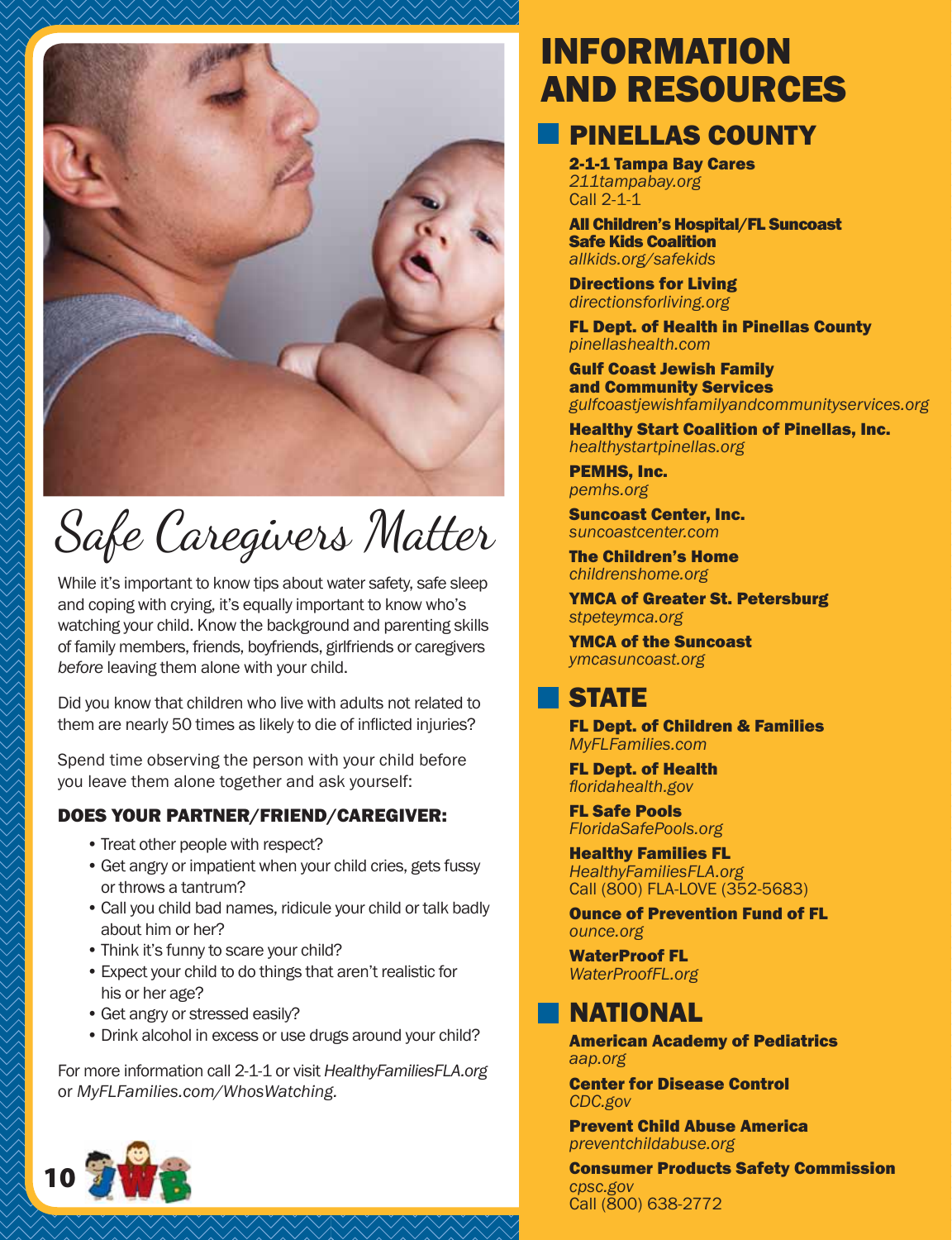

# **BE WATER SMART FROM THE START**



As a leader in drowning prevention, the YMCAs of Tampa Bay are teaming up with the Rays to remind you to be water smart from the start. The Y offers a variety of swim safety programs for both children and adults. It's never too late to save a life.

**REGISTER FOR SWIM CLASSES TODAY!** 

Visit ymcatampabay.org to register your child! Scholarship assistance available.

In partnership with:







**Looking Out For Your Kids' Safety Year-Round** 

- Water Safety
- Child Passenger and Occupant **Protection Safety**
- Bicycle and Pedestrian Safety
- Medication Safety and Poison **Prevention**
- Fire, Burns and Scalds Prevention

www.allkids.org/safekids

**SAFE** FLORIDA **SUNCOAST**